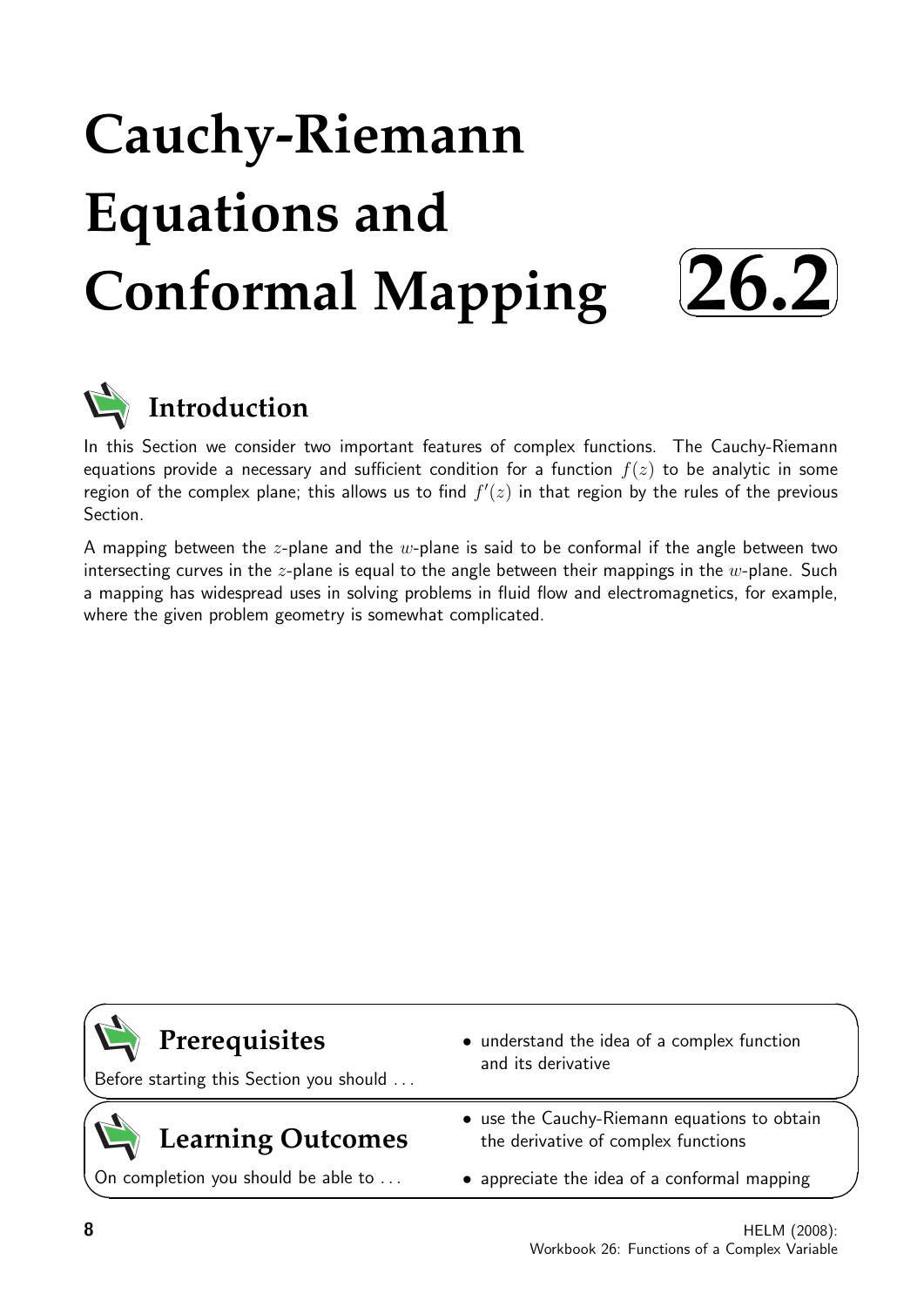

### **1. The Cauchy-Riemann equations**

Remembering that  $z = x + iy$  and  $w = u + iv$ , we note that there is a very useful test to determine whether a function  $w = f(z)$  is analytic at a point. This is provided by the **Cauchy-Riemann** equations. These state that  $w = f(z)$  is differentiable at a point  $z = z_0$  if, and only if,

$$
\frac{\partial u}{\partial x} = \frac{\partial v}{\partial y} \quad \text{and} \quad \frac{\partial u}{\partial y} = -\frac{\partial v}{\partial x} \quad \text{at that point.}
$$

When these equations hold then it can be shown that the complex derivative may be determined by using either  $\frac{dy}{dz} =$ ∂f  $rac{\sigma}{\partial x}$  or  $\frac{df}{dz} = -i \frac{\partial f}{\partial y}$  $rac{\partial y}{\partial y}$ .

(The use of 'if, and only if,' means that if the equations are valid, then the function is differentiable and vice versa.)

If we consider  $f(z) = z^2 = x^2 - y^2 + 2ixy$  then  $u = x^2 - y^2$  and  $v = 2xy$  so that

$$
\frac{\partial u}{\partial x} = 2x, \quad \frac{\partial u}{\partial y} = -2y, \quad \frac{\partial v}{\partial x} = 2y, \quad \frac{\partial v}{\partial y} = 2x.
$$

It should be clear that, for this example, the Cauchy-Riemann equations are always satisfied; therefore, the function is analytic everywhere. We find that

$$
\frac{df}{dz} = \frac{\partial f}{\partial x} = 2x + 2\mathbf{i}y = 2z \quad \text{or, equivalently,} \quad \frac{df}{dz} = -\mathbf{i}\frac{\partial f}{\partial y} = -\mathbf{i}(-2y + 2\mathbf{i}x) = 2z
$$

This is the result we would expect to get by simply differentiating  $f(z)$  as if it was a real function. For analytic functions this will always be the case i.e. for an analytic function  $f'(z)$  can be found using the rules for differentiating real functions.

## **Example 3**

Show that the function  $f(z) = z^3$  is analytic everwhere and hence obtain its derivative.

### Solution

$$
w = f(z) = (x + iy)^3 = x^3 - 3xy^2 + (3x^2y - y^3)i
$$

Hence

$$
u = x^3 - 3xy^2
$$
 and  $v = 3x^2y - y^3$ .

Then

$$
\frac{\partial u}{\partial x} = 3x^2 - 3y^2, \qquad \frac{\partial u}{\partial y} = -6xy, \qquad \frac{\partial v}{\partial x} = 6xy, \qquad \frac{\partial v}{\partial y} = 3x^2 - 3y^2.
$$

The Cauchy-Riemann equations are identically true and  $f(z)$  is analytic everywhere.

Furthermore 
$$
\frac{df}{dz} = \frac{\partial f}{\partial x} = 3x^2 - 3y^2 + (6xy)i = 3(x+iy)^2 = 3z^2
$$
 as we would expect.

We can easily find functions which are not analytic anywhere and others which are only analytic in a restricted region of the complex plane. Consider again the function  $f(z) = \overline{z} = x - iy$ .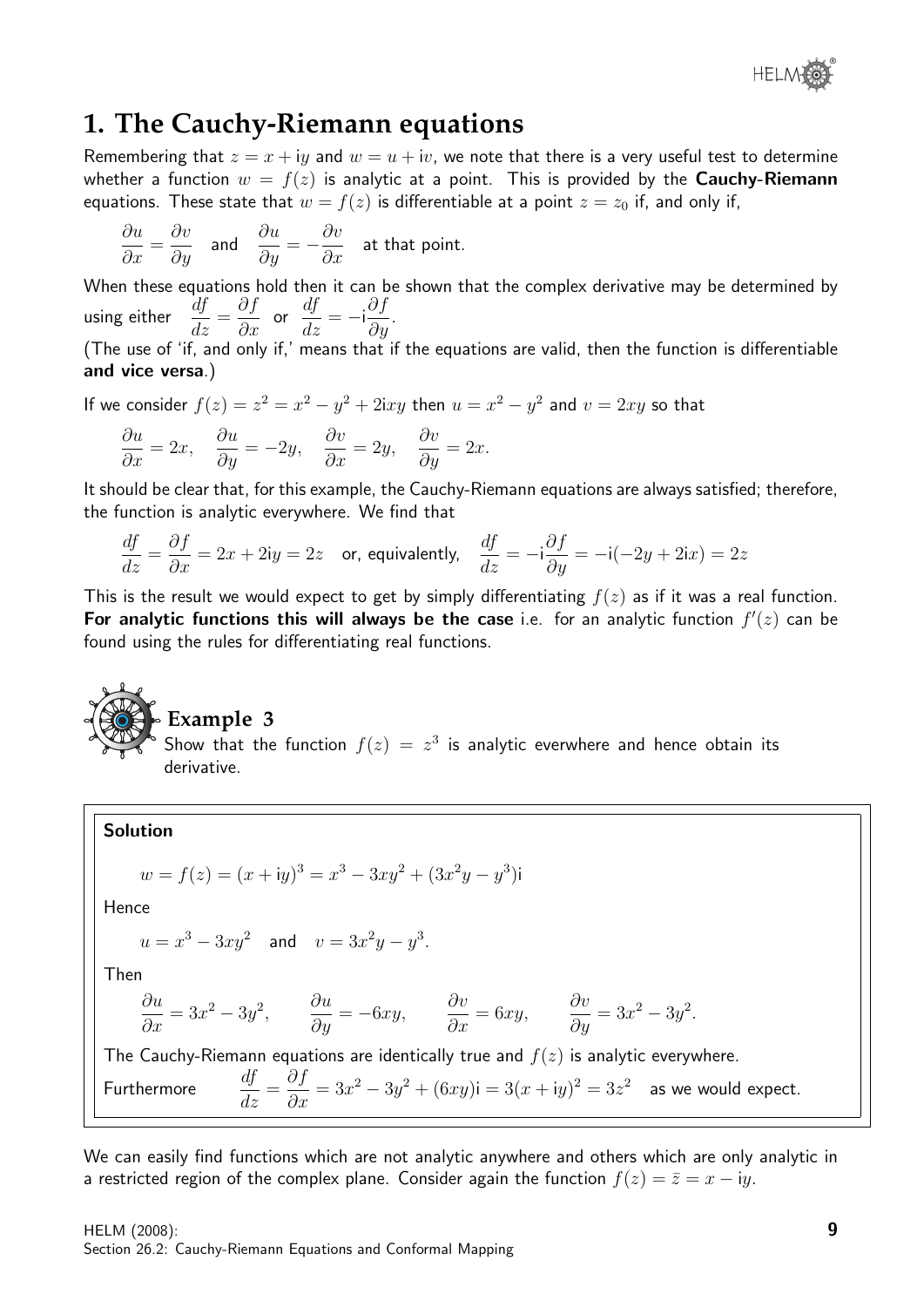Here

$$
u = x
$$
 so that  $\frac{\partial u}{\partial x} = 1$ , and  $\frac{\partial u}{\partial y} = 0$ ;  $v = -y$  so that  $\frac{\partial v}{\partial x} = 0$ ,  $\frac{\partial v}{\partial y} = -1$ .

The Cauchy-Riemann equations are never satisfied so that  $\bar{z}$  is not differentiable anywhere and so is not analytic anywhere.

By contrast if we consider the function  $f(z) = \frac{1}{z}$ z we find that

$$
u = \frac{x}{x^2 + y^2}; \quad v = \frac{y}{x^2 + y^2}.
$$

As can readily be shown, the Cauchy-Riemann equations are satisfied everywhere except for  $x^2+y^2=\,$  $x=0.$   $\alpha=0$  (or, equivalently,  $z=0.$  ) At all other points  $f'(z)=-\frac{1}{z}$  $\frac{1}{z^2}$ . This function is analytic everywhere except at the single point  $z = 0$ .

Analyticity is a very powerful property of a function of a complex variable. Such functions tend to behave like functions of a real variable.

## **Example 4** Show that if  $f(z) = z\overline{z}$  then  $f'(z)$  exists only at  $z = 0$ .

#### Solution  $f(z) = x^2 + y^2$  so that  $u = x^2 + y^2$ ,  $v = 0$ . ∂u  $\frac{\partial}{\partial x} = 2x,$ ∂u  $\frac{\partial u}{\partial y} = 2y,$  $\partial v$  $\frac{\partial}{\partial x} = 0,$  $\partial v$  $\frac{\partial v}{\partial y} = 0.$ Hence the Cauchy-Riemann equations are satisfied only where  $x = 0$  and  $y = 0$ , i.e. where  $z = 0$ . Therefore this function is not analytic anywhere.

### **Analytic functions and harmonic functions**

Using the Cauchy-Riemann equations in a region of the *z*-plane where  $f(z)$  is analytic, gives

$$
\frac{\partial^2 u}{\partial x \partial y} = \frac{\partial}{\partial x} \left( \frac{\partial u}{\partial y} \right) = \frac{\partial}{\partial x} \left( -\frac{\partial v}{\partial x} \right) = -\frac{\partial^2 v}{\partial x^2}
$$

and

$$
\frac{\partial^2 u}{\partial y \partial x} = \frac{\partial}{\partial y} \left( \frac{\partial u}{\partial x} \right) = \frac{\partial}{\partial y} \left( \frac{\partial v}{\partial y} \right) = \frac{\partial^2 v}{\partial y^2}.
$$

If these differentiations are possible then  $\frac{\partial^2 u}{\partial x^2}$  $\frac{\partial}{\partial x \partial y} =$  $\partial^2 u$  $\frac{\partial}{\partial y \partial x}$  so that

$$
\frac{\partial^2 u}{\partial x^2} + \frac{\partial^2 u}{\partial y^2} = 0
$$
 (Laplace's equation)

In a similar way we find that

$$
\frac{\partial^2 v}{\partial x^2} + \frac{\partial^2 v}{\partial y^2} = 0
$$
 (Can you show this?)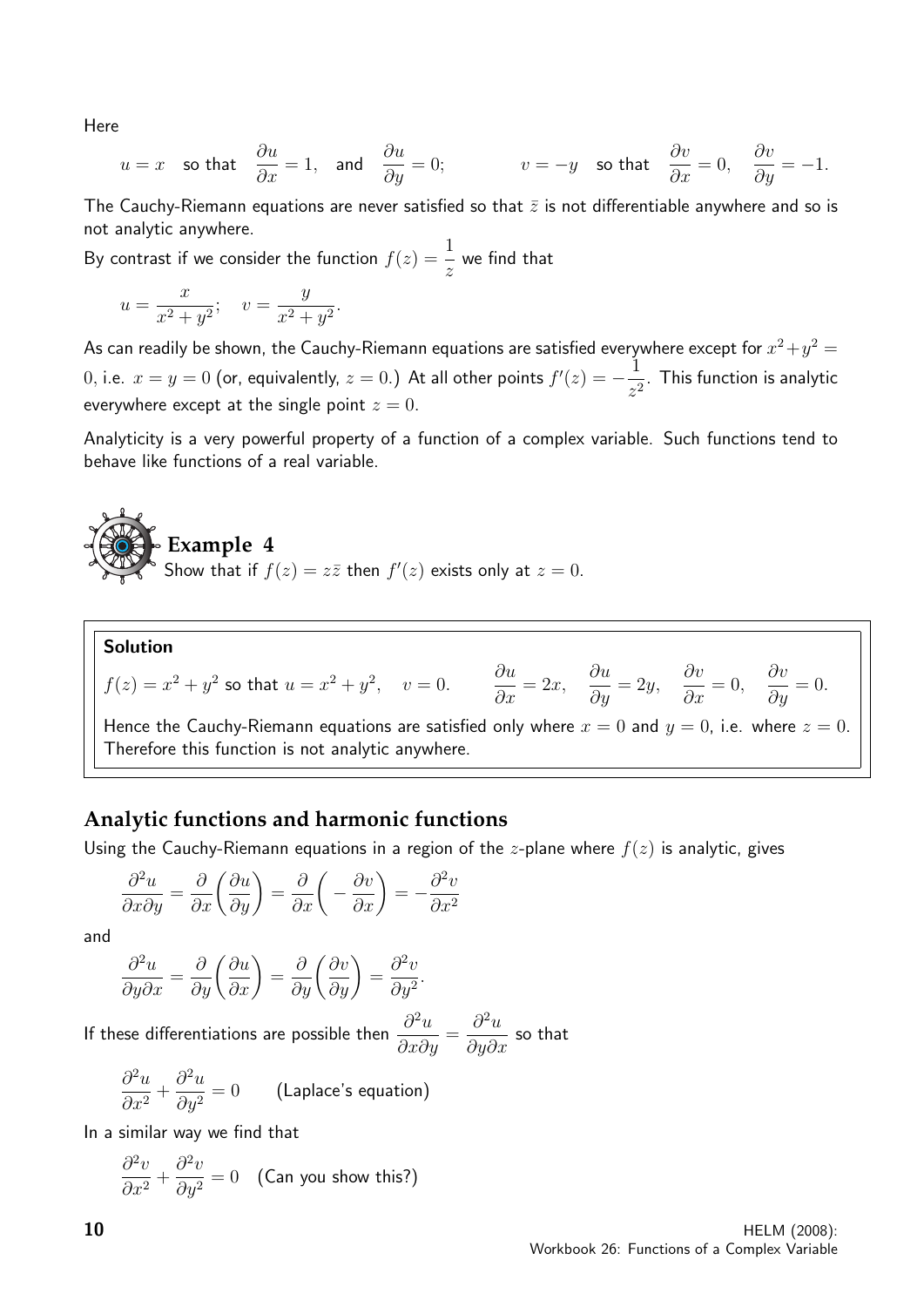

When  $f(z)$  is analytic the functions u and v are called **conjugate harmonic functions**.

Suppose  $u = u(x, y) = xy$  then it is easy to verify that u satisfies Laplace's equation (try this). We now try to find the conjugate harmonic function  $v = v(x, y)$ .

First, using the Cauchy-Riemann equations:

$$
\frac{\partial v}{\partial y} = \frac{\partial u}{\partial x} = y \quad \text{and} \quad \frac{\partial v}{\partial x} = -\frac{\partial u}{\partial y} = -x.
$$

Integrating the first equation gives  $v =$ 1 2  $y^2+$  a function of  $x$ . Integrating the second equation gives  $v = -\frac{1}{2}$ 2  $x^2+$  a function of  $y.$  Bearing in mind that an additive constant leaves no trace after differentiation, we pool the information above to obtain

$$
v = \frac{1}{2}(y^2 - x^2) + C
$$
 where *C* is a constant

Note that  $f(z) = u + iv = xy +$ 1 2  $(y^2 - x^2)i + D$  where D is a constant (replacing Ci). We can write  $f(z) = -\frac{1}{2}$ 2  $\mathrm{i} z^2+D$  (as you can verify). This function is analytic everywhere.



Given the function  $u = x^2 - x - y^2$ 

(a) Show that  $u$  is harmonic, (b) Find the conjugate harmonic function,  $v$ .

Your solution

### (a)

### Answer

$$
\frac{\partial u}{\partial x} = 2x - 1, \quad \frac{\partial^2 u}{\partial x^2} = 2, \quad \frac{\partial u}{\partial y} = -2y, \quad \frac{\partial^2 u}{\partial y^2} = -2.
$$

$$
\frac{\partial^2 u}{\partial y^2} = -2.
$$

Hence

$$
\frac{\partial^2 u}{\partial x^2} + \frac{\partial^2 u}{\partial y^2} = 0
$$
 and u is harmonic.

### Your solution

(b)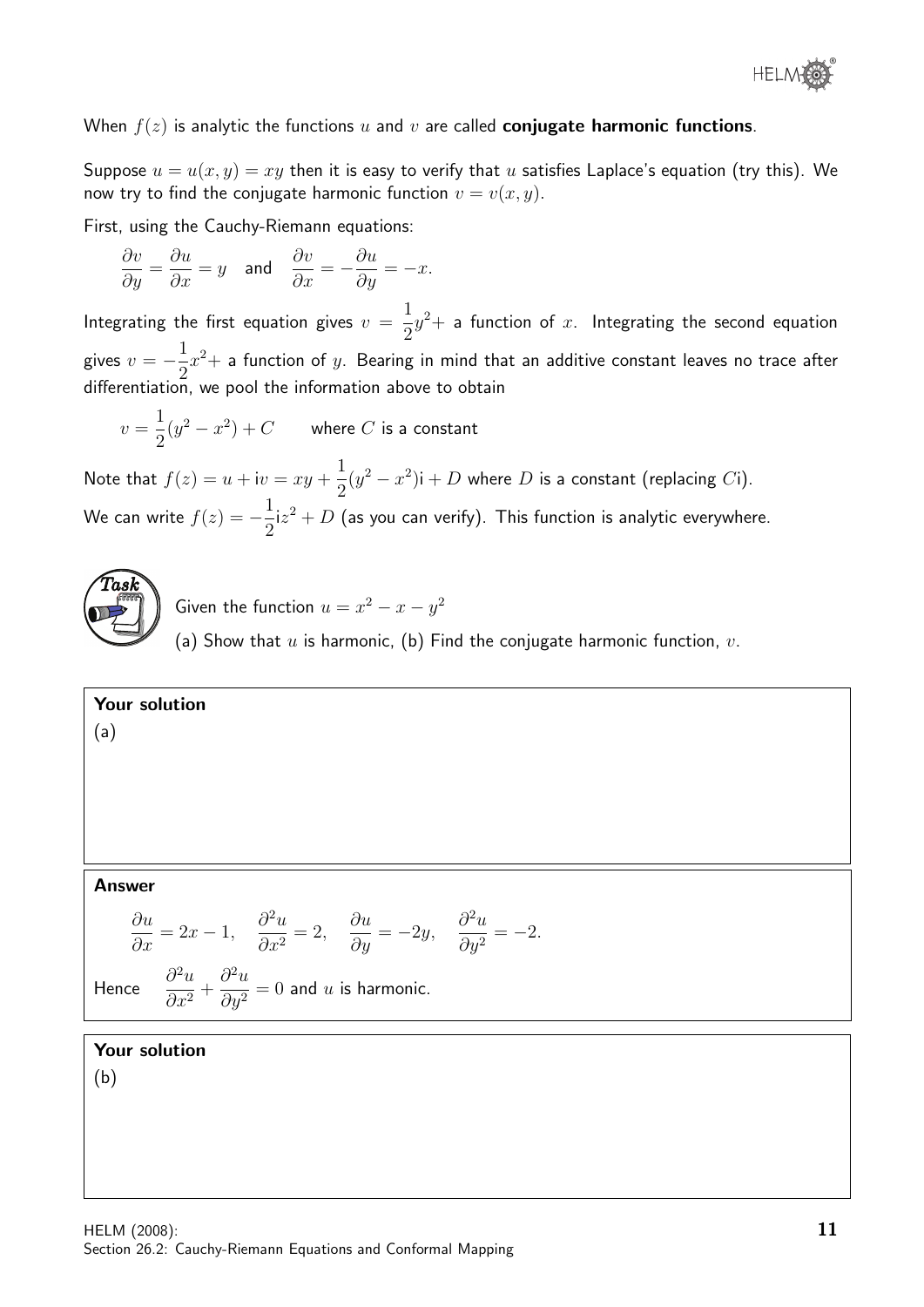Answer Integrating  $\frac{\partial v}{\partial y} = 2x - 1$  gives  $v = 2xy - y +$  function of  $x$ . Integrating  $\frac{\partial v}{\partial x}$  $\frac{\partial c}{\partial x}$  = +2y gives  $v = 2xy +$  function of y. Ignoring the duplication,  $v = 2xy - y + C$ , where C is a constant.



Find  $f(z)$  in terms of z, where  $f(z) = u + iv$ , where u and v are those found in the previous Task.

### Your solution

### Answer

 $f(z) = u + iv = x^2 - x - y^2 + 2xyi - iy + D$ , D constant. Now  $z^2 = x^2 - y^2 + 2ixy$  and  $z = x + iy$  thus  $f(z) = z^2 - z + D$ .

### **Exercises**

- 1. Find the singular point of the rational function  $f(z) = \frac{z}{z}$  $z - 2i$ . Find  $f'(z)$  at other points and evaluate  $f'(-i)$ .
- 2. Show that the function  $f(z) = z^2 + z$  is analytic everywhere and hence obtain its derivative.
- 3. Show that the function  $u = x^2 y^2 2y$  is harmonic, find the conjugate harmonic function v and hence find  $f(z) = u + iv$  in terms of z.

### Answers

1.  $f(z)$  is singular at  $z = 2i$ . Elsewhere

$$
f'(z) = \frac{(z-2i) \cdot 1 - z \cdot 1}{(z-2i)^2} = \frac{-2i}{(z-2i)^2} \qquad f'(-i) = \frac{-2i}{(-3i)^2} = \frac{-2i}{-9} = \frac{2}{9}i
$$

2.  $u = x^2 + x - y^2$  and  $v = 2xy + y$ 

$$
\frac{\partial u}{\partial x} = 2x + 1, \quad \frac{\partial u}{\partial y} = -2y, \quad \frac{\partial v}{\partial x} = 2y, \quad \frac{\partial v}{\partial y} = 2x + 1
$$

Here the Cauchy-Riemann equations are identically true and  $f(z)$  is analytic everywhere.

$$
\frac{df}{dz} = \frac{\partial f}{\partial x} = 2x + 1 + 2y\mathbf{i} = 2z + 1
$$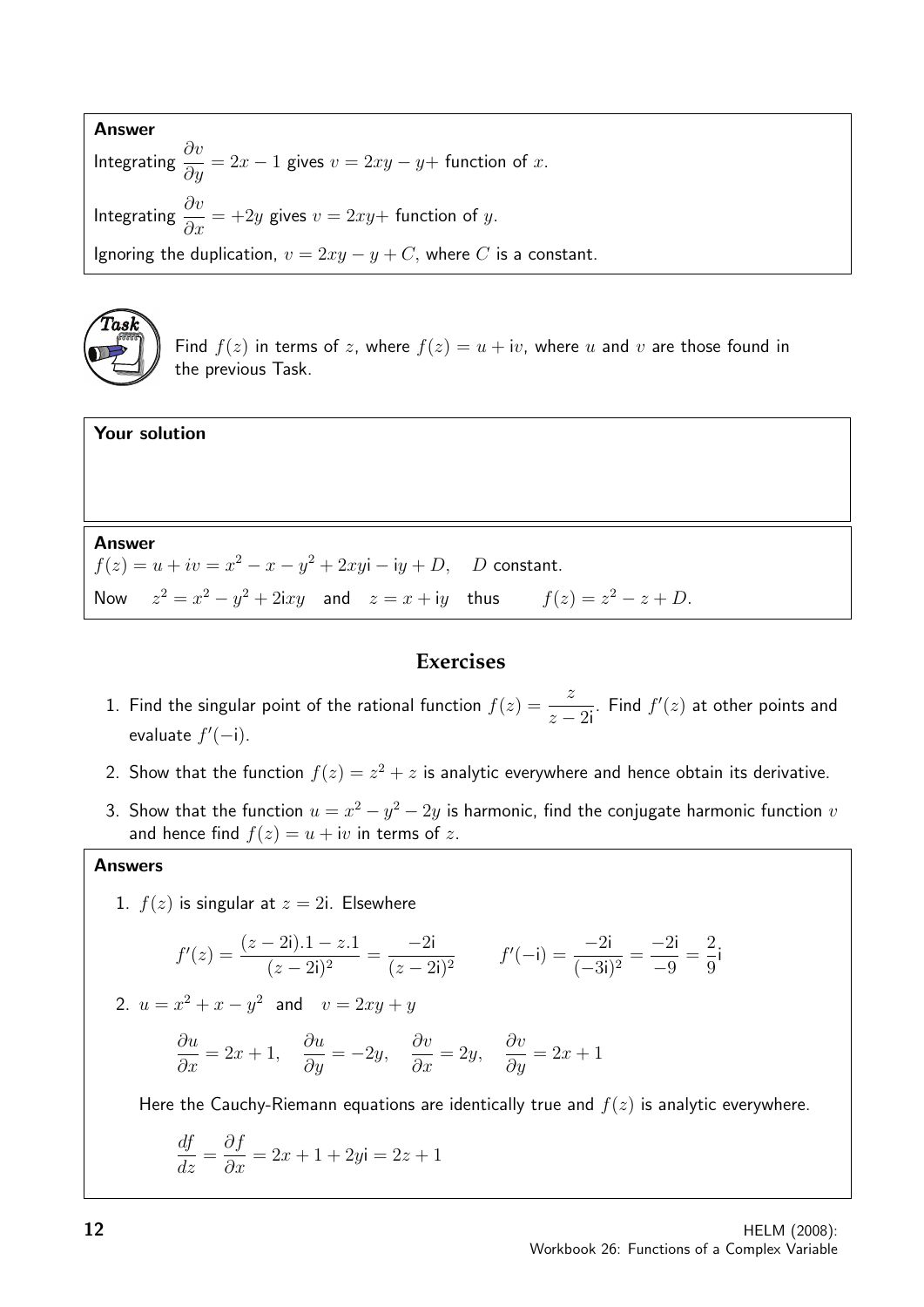

Answer  
\n3. 
$$
\frac{\partial^2 u}{\partial x^2} = 2, \quad \frac{\partial^2 u}{\partial y^2} = -2
$$
 therefore *u* is harmonic.  
\n
$$
\frac{\partial v}{\partial y} = \frac{\partial u}{\partial x} = 2x
$$
 therefore  $v = 2xy + \text{function of } y$   
\n
$$
\frac{\partial v}{\partial x} = -\frac{\partial u}{\partial y} = 2y + 2
$$
 therefore  $v = 2xy + 2x + \text{function of } x$   
\n $\therefore v = 2xy + 2x + \text{constant}$   
\n
$$
f(z) = x^2 + 2ixy - y^2 + 2x\mathbf{i} - 2y = z^2 + 2iz
$$

## **2. Conformal mapping**

In Section 26.1 we saw that the real and imaginary parts of an analytic function each satisfies Laplace's equation. We shall show now that the curves

$$
u(x,y) = {\mathsf{constant}} \qquad {\mathsf{and}} \qquad v(x,y) = {\mathsf{constant}}
$$

intersect each other at right angles (i.e. are **orthogonal**). To see this we note that along the curve  $u(x, y)$  = constant we have  $du = 0$ . Hence

$$
du = \frac{\partial u}{\partial x}dx + \frac{\partial u}{\partial y}dy = 0.
$$

Thus, on these curves the gradient at a general point is given by

$$
\frac{dy}{dx} = -\frac{\frac{\partial u}{\partial x}}{\frac{\partial u}{\partial y}}.
$$

Similarly along the curve  $v(x, y) =$  constant, we have

$$
\frac{dy}{dx} = -\frac{\frac{\partial v}{\partial x}}{\frac{\partial v}{\partial y}}.
$$

The product of these gradients is

$$
\frac{(\frac{\partial u}{\partial x})(\frac{\partial v}{\partial x})}{(\frac{\partial u}{\partial y})(\frac{\partial v}{\partial y})} = -\frac{(\frac{\partial u}{\partial x})(\frac{\partial u}{\partial y})}{(\frac{\partial u}{\partial y})(\frac{\partial u}{\partial x})} = -1
$$

where we have made use of the Cauchy-Riemann equations. We deduce that the curves are orthogonal.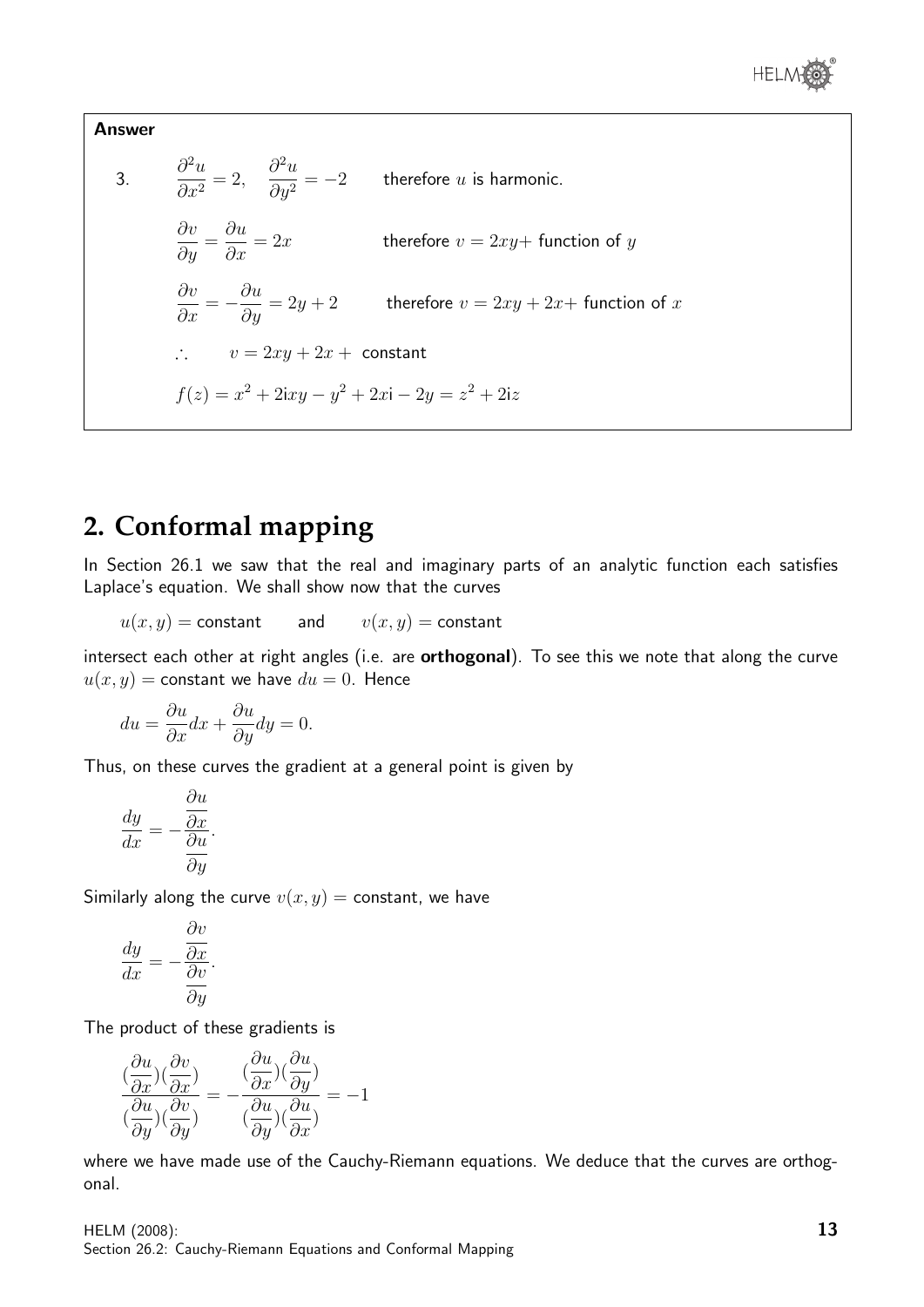As an example of the practical application of this work consider two-dimensional electrostatics. If  $u =$  constant gives the **equipotential** curves then the curves  $v =$  constant are the **electric lines of** force. Figure 2 shows some curves from each set in the case of oppositely-charged particles near to each other; the dashed curves are the lines of force and the solid curves are the equipotentials.



Figure 2

In ideal fluid flow the curves  $v =$  constant are the **streamlines** of the flow.

In these situations the function  $w = u + iv$  is the **complex potential** of the field.

### **Function as mapping**

A function  $w = f(z)$  can be regarded as a mapping, which maps a point in the z-plane to a point in the w-plane. Curves in the z-plane will be mapped into curves in the w-plane.

Consider aerodynamics where we are interested in the fluid flow in a complicated geometry (say flow past an aerofoil). We first find the flow in a simple geometry that can be mapped to the aerofoil shape (the complex plane with a circular hole works here). Most of the calculations necessary to find physical characteristics such as lift and drag on the aerofoil can be performed in the simple geometry - the resulting integrals being much easier to evaluate than in the complicated geometry.

Consider the mapping

$$
w=z^2.
$$

The point  $z = 2 + i$  maps to  $w = (2 + i)^2 = 3 + 4i$ . The point  $z = 2 + i$  lies on the intersection of the two lines  $x = 2$  and  $y = 1$ . To what curves do these map? To answer this question we note that a point on the line  $y = 1$  can be written as  $z = x + i$ . Then

$$
w = (x + i)^2 = x^2 - 1 + 2xi
$$

As usual, let  $w = u + iv$ , then

 $u = x^2 - 1$  and  $v = 2x$ 

Eliminating  $x$  we obtain:

 $4u=4x^2-4=v^2-4$  so  $v^2=4+4u$  is the curve to which  $y=1$  maps.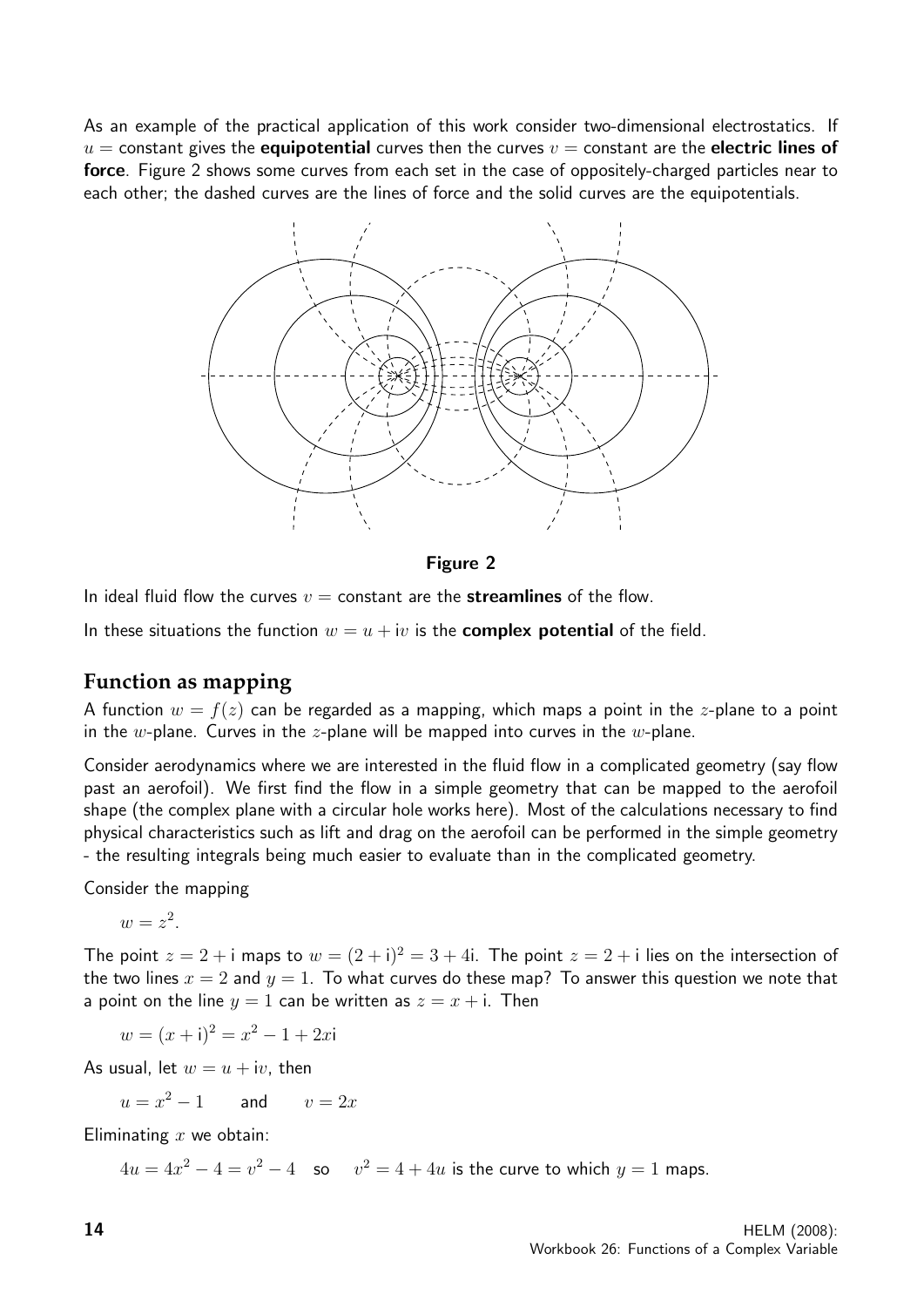

## **Example 5** Onto what curve does the line  $x = 2$  map?

### Solution

A point on the line is  $z = 2 + yi$ . Then  $w = (2 + yi)^2 = 4 - y^2 + 4yi$ Hence  $u = 4 - y^2$  and  $v = 4y$  so that, eliminating y we obtain  $16u = 64 - v^2$  or  $v^2 = 64 - 16u$ 

In Figure 3(a) we sketch the lines  $x = 2$  and  $y = 1$  and in Figure 3(b) we sketch the curves into which they map. Note these curves intersect at the point  $(3, 4)$ .



### Figure 3

The angle between the original lines in (a) is clearly  $90^0$ ; what is the angle between the curves in (b) at the point of intersection?

The curve  $v^2 = 4 + 4u$  has a gradient  $\frac{dv}{dt}$  $\frac{d\alpha}{du}$ . Differentiating the equation implicitly we obtain

$$
2v\frac{dv}{du} = 4 \qquad \text{or} \qquad \frac{dv}{du} = \frac{2}{v}
$$
  
At the point (3, 4)  $\frac{dv}{du} = \frac{1}{2}$ .

2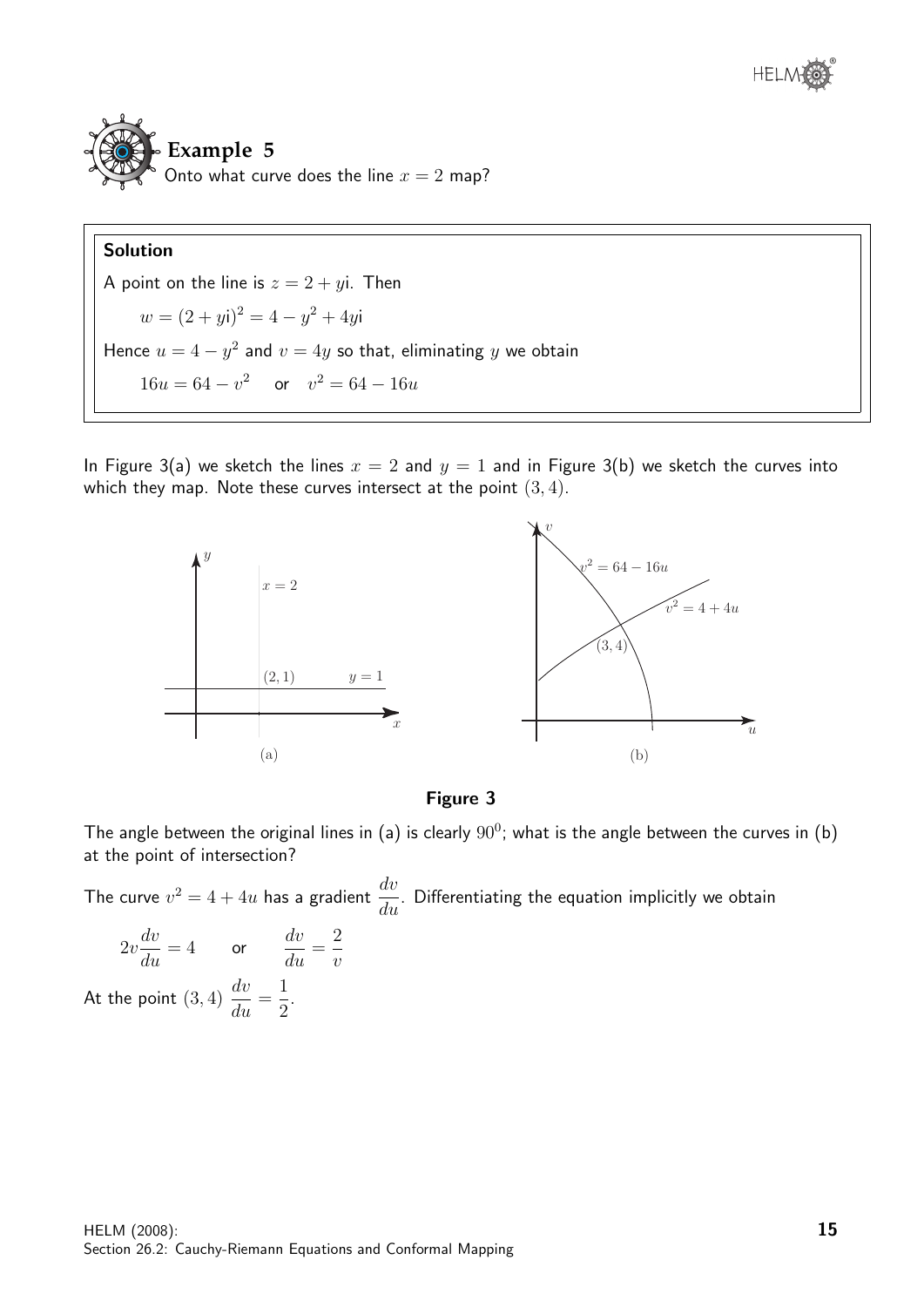

Find  $\frac{dv}{dt}$  $\frac{dv}{du}$  for the curve  $v^2 = 64 - 16u$  and evaluate it at the point  $(3, 4)$ .

### Your solution Answer  $2v$  $\frac{dv}{du} = -16$  ∴  $\frac{dv}{du} = -\frac{8}{v}$ . At  $v = 4$  we obtain  $\frac{dv}{du} = -2$ .

Note that the product of the gradients at  $(3, 4)$  is  $-1$  and therefore the angle between the curves at their point of intersection is also  $90^0$ . Since the angle between the lines and the angle between the curves is the same we say the angle is preserved.

In general, if two curves in the z-plane intersect at a point  $z_0$ , and their image curves under the mapping  $w = f(z)$  intersect at  $w_0 = f(z_0)$  and the angle between the two original curves at  $z_0$ equals the angle between the image curves at  $w_0$  we say that the mapping is **conformal** at  $z_0$ .

An analytic function is conformal everywhere except where  $f'(z) = 0$ .

 $\overline{v}$ 



### Your solution

### Answer

 $f'(z) = e^z$ . Since this is never zero the mapping is conformal everywhere.

### **Inversion**

The mapping  $w = f(z) = \frac{1}{z}$ z is called an inversion. It maps the interior of the unit circle in the  $z$ -plane to the exterior of the unit circle in the  $w$ -plane, and vice-versa. Note that

$$
w = u + iv = \frac{x}{x^2 + y^2} - \frac{y}{x^2 + y^2}i
$$
 and similarly  $z = x + iy = \frac{u}{u^2 + v^2} - \frac{v}{u^2 + v^2}i$ 

so that

$$
u = \frac{x}{x^2 + y^2} \qquad \text{and} \qquad v = -\frac{y}{x^2 + y^2}.
$$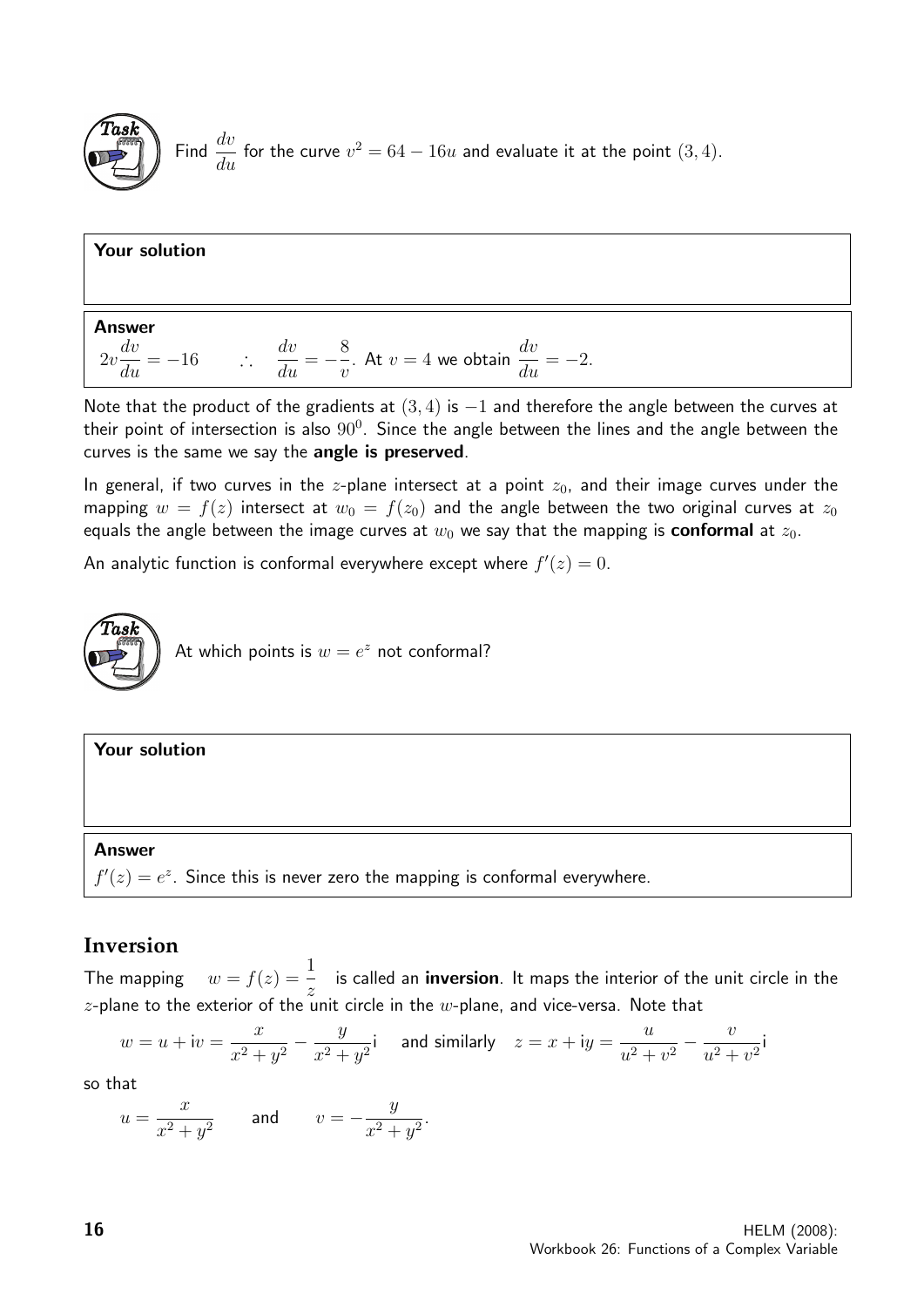A line through the origin in the z-plane will be mapped into a line through the origin in the  $w$ -plane. To see this, consider the line  $y = mx$ , for m constant. Then

$$
u = \frac{x}{x^2 + m^2 x^2}
$$
 and 
$$
v = -\frac{mx}{x^2 + m^2 x^2}
$$

so that  $v = -mu$ , which is a line through the origin in the w-plane.



Your solution

Consider the line  $ax + by + c = 0$  where  $c \neq 0$ . This represents a line in the  $z$ -plane which does not pass through the origin. To what type of curve does it map in the  $w$ -plane?

### Answer

The mapped curve is

$$
\frac{au}{u^2 + v^2} - \frac{bv}{u^2 + v^2} + c = 0
$$

Hence  $au - bv + c(u^2 + v^2) = 0$ . Dividing by c we obtain the equation:

$$
u^{2} + v^{2} + \frac{a}{c}u - \frac{b}{c}v = 0
$$

which is the equation of a circle in the  $w$ -plane which passes through the origin.

Similarly, it can be shown that a circle in the  $z$ -plane passing through the origin maps to a line in the w-plane which does not pass through the origin. Also a circle in the  $z$ -plane which does not pass through the origin maps to a circle in the  $w$ -plane which does pass through the origin. The inversion mapping is an example of the bilinear transformation:

$$
w = f(z) = \frac{az+b}{cz+d}
$$
 where we demand that  $ad - bc \neq 0$ 

(If  $ad - bc = 0$  the mapping reduces to  $f(z) = \text{constant}$ .)

$$
\left(\begin{matrix}\widehat{Task}\\\text{max}\end{matrix}\right)
$$

Find the set of bilinear transformations 
$$
w = f(z) = \frac{az+b}{cz+d}
$$
 which map  $z = 2$  to  $w = 1$ .

Your solution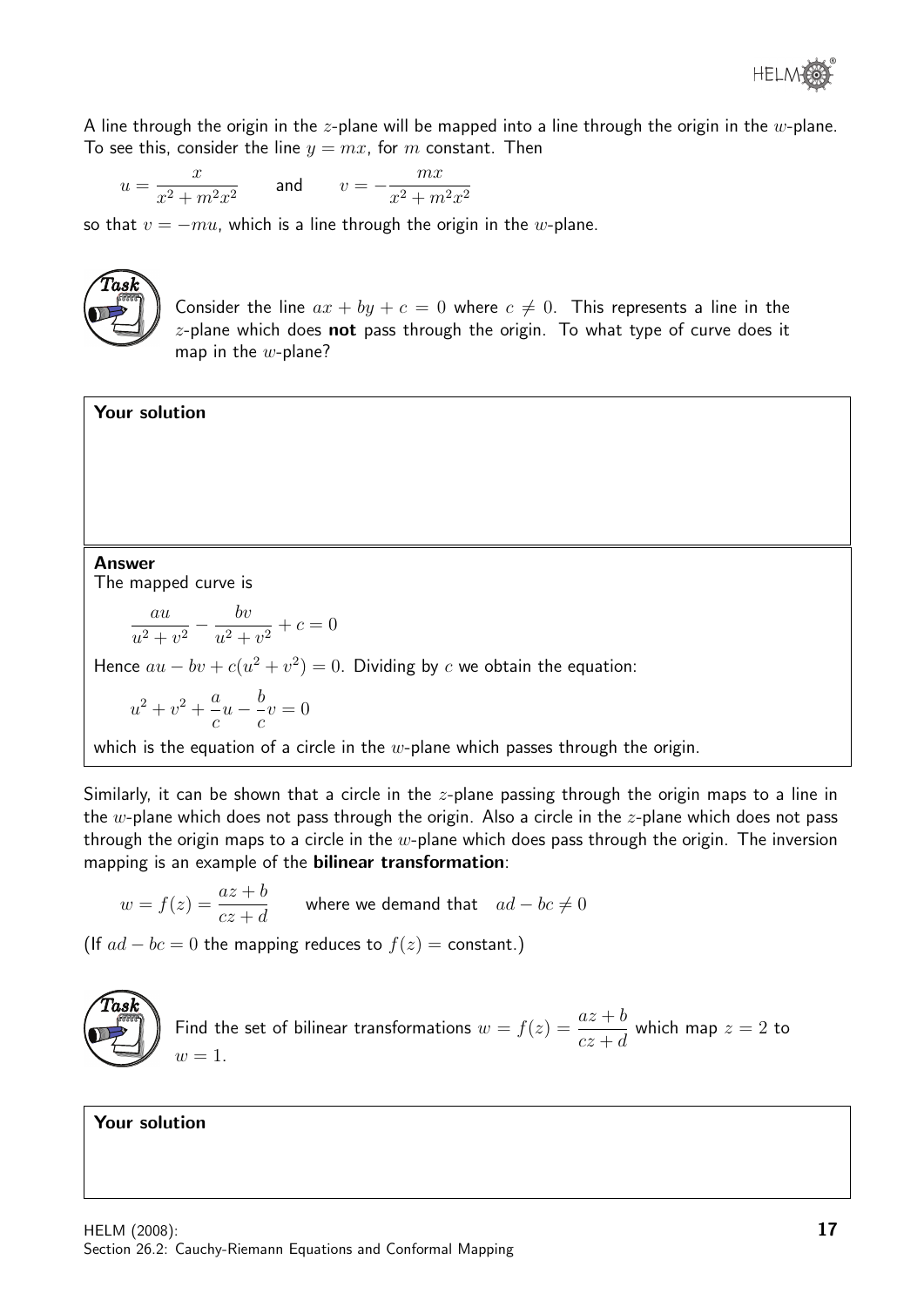### Answer

$$
1 = \frac{2a+b}{2c+d}.
$$
 Hence  $2a + b = 2c + d$ .

Any values of  $a, b, c, d$  satisfying this equation will do provided  $ad - bc \neq 0$ .

**Task**  
Find the bilinear transformations for which 
$$
z = -1
$$
 is mapped to  $w = 3$ .





(a)  $z = 2$  to  $w = 1$ , and (b)  $z = -1$  to  $w = 3$ , and (c)  $z = 0$  to  $w = -5$ 

### Solution

We have the answers to (a) and (b) from the previous two Tasks:

 $2a + b = 2c + d$  $-a + b = -3c + 3d$ 

If  $z = 0$  is mapped to  $w = -5$  then  $-5 = \frac{b}{10}$ d so that  $b = -5d$ . Substituting this last relation into the first two obtained we obtain

 $2a - 2c - 6d = 0$  $-a+3c-8d = 0$ 

Solving these two in terms of d we find  $2c = 11d$  and  $2a = 17d$ . Hence the transformation is:

 $w =$  $17z - 10$  $11z + 2$ (note that the  $d$ 's cancel in the numerator and denominator).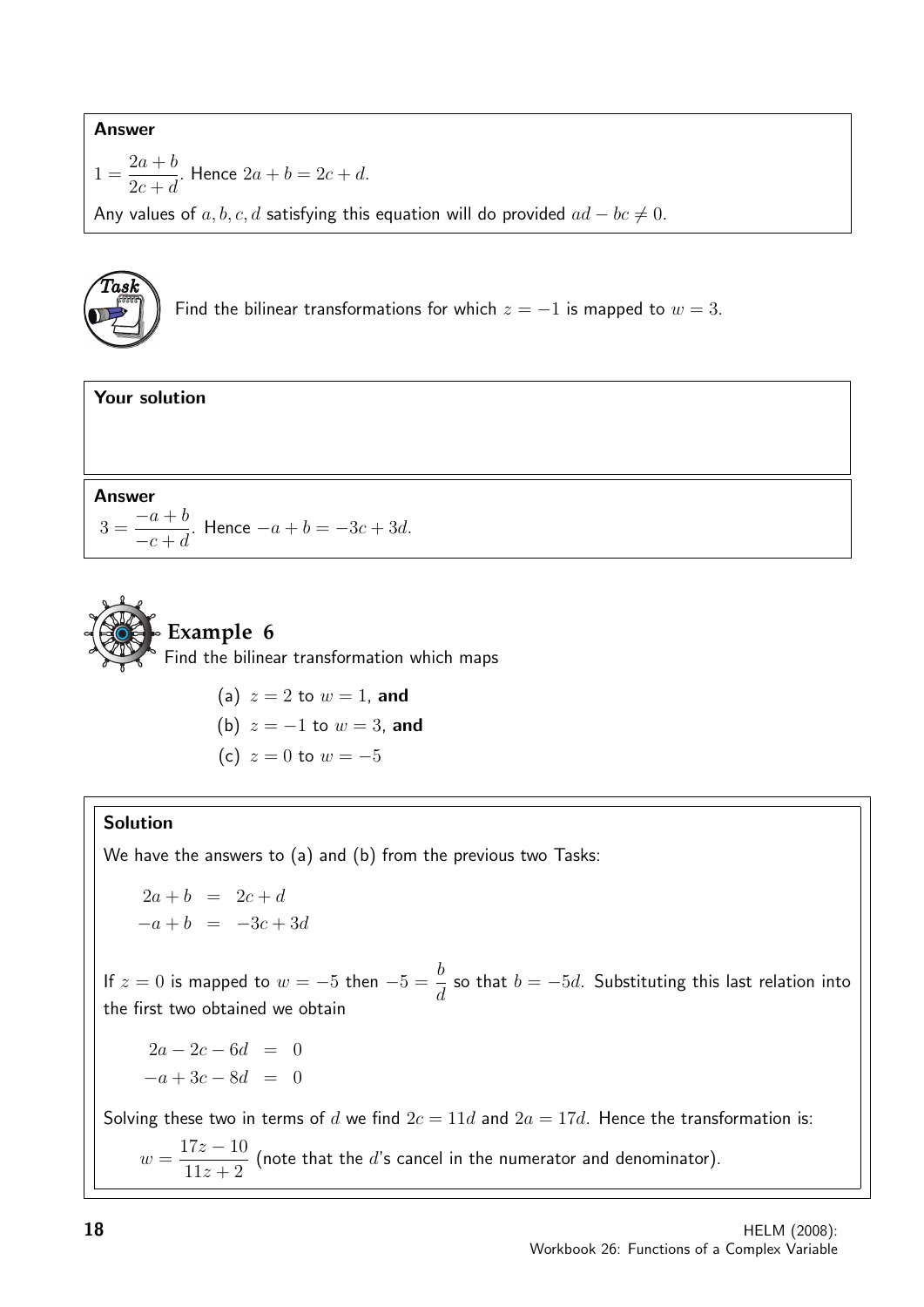

 $z^2$  $z^3$  $z^{1/2}$  $z^{\alpha}$  $\pi/3$  $\pi/\alpha$ z-plane w-plane

Some other mappings are shown in Figure 4.

### Figure 4

As an engineering application we consider the Joukowski transformation

 $w=z-\frac{\ell^2}{}$ z where  $\ell$  is a constant.

It is used to map circles which contain  $z = 1$  as an interior point and which pass through  $z = -1$ into shapes resembling aerofoils. Figure 5 shows an example:



### Figure 5

This creates a cusp at which the associated fluid velocity can be infinite. This can be avoided by adjusting the fluid flow in the  $z$ -plane. Eventually, this can be used to find the lift generated by such an aerofoil in terms of physical characteristics such as aerofoil shape and air density and speed.